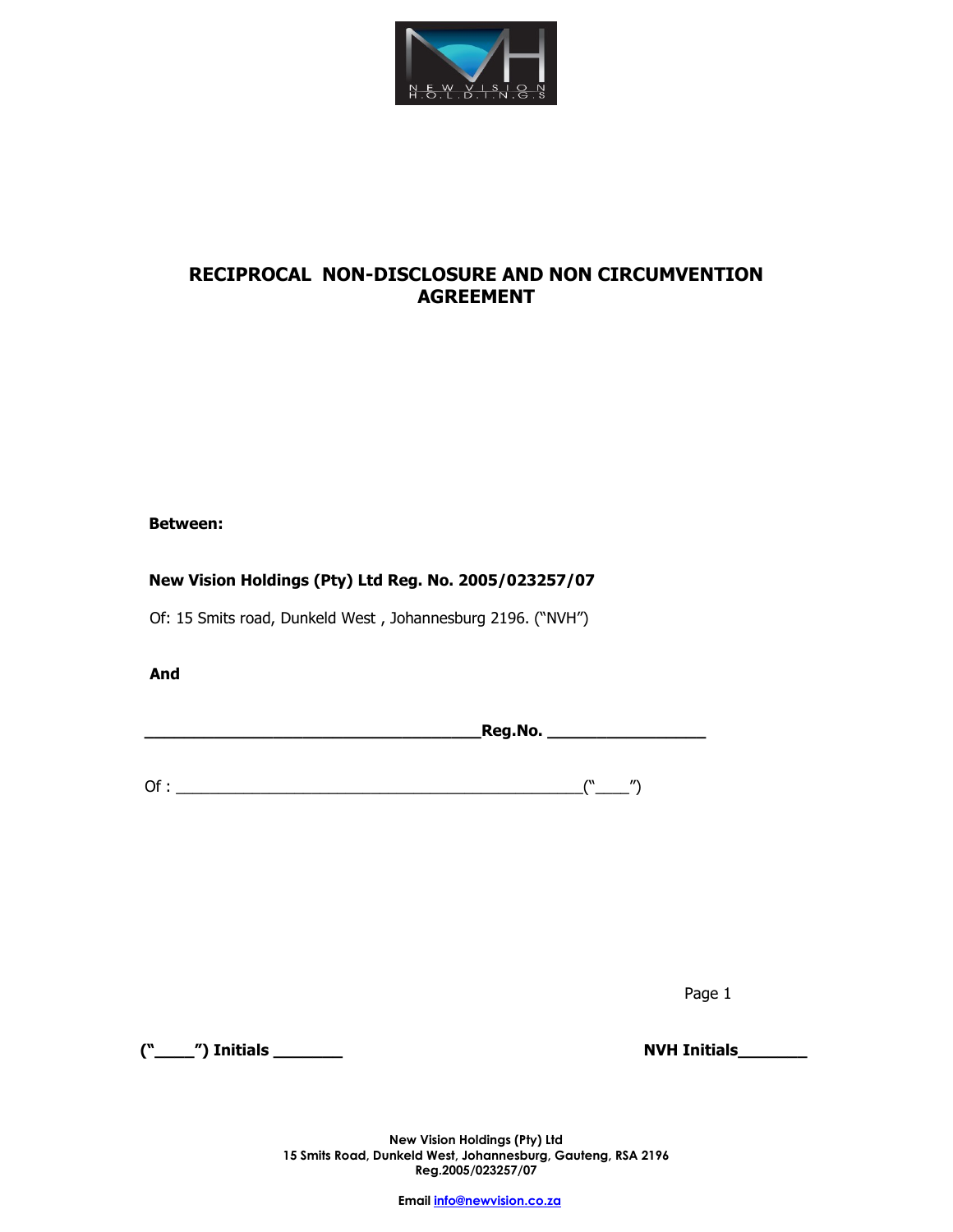

## **NON-CIRCUMVENTION NON-DISCLOSURE AGREEMENT (NCND)**

Whereas the undersigned Parties desire to enter into a working business relationship to the mutual and common benefit of the parties, including each party's parent / holding company, subsidiary(s) / affiliate company(s), partners, associates, assignees, successors, funding sources, underwriters, customers (all herein referred to as "Affiliates") and desire to bind themselves to an obligation of confidentiality as regards their sources, contacts and connections, each agrees to the following:

### **RECITALS**

- (A) The Parties have agreed to cooperate on Cross Border Contracts , or any other project agreed on and referred to by the parties in a confidential communication. (the **'Transaction's**). This will involve mutual disclosure of confidential information (as defined below) and introductions of contacts ('**Target Suppliers, Clients, Buyers , Service Providers, or Funders'**) in relation to the Transaction.
- (B) The parties set out their agreement on their conduct below.

## **CONDITIONS OF NON-CIRCUMVENTION:**

- 1. This is to reaffirm that each of the named parties as individuals and as duly authorized officers of the named corporations, separately and individually, hereby agree to keep confidential the business I.P. names, contact information, e.g., email addresses and telephone numbers and addresses, and information of the banks, trusts, lenders or borrowers, funding sources, lending institutions, corporations, buyers, sellers, groups and individuals introduced by either party or Affiliates. Such information is considered the property of the introducing party and shall remain so for the term of this Agreement.
- 2. The parties acknowledge that no effort shall be made to circumvent the terms of this Agreement in an attempt to gain commissions, fees, remunerations, or considerations to the benefit of the other party, while excluding equal or agreed to benefits to the other party.
- 3. The parties will not solicit or accept any business from the other parties Affiliates.
- 4. It is also understood that a party cannot be adjudged to be in violation, i.e. to have circumvented, if actions were involuntary due to situations beyond their control, e.g. prior knowledge or possession of information regarding a specific source(s).

#### **CONDITIONS OF NON-DISCLOSURE:**

The parties have concluded that the following understanding should establish the conditions under which the Confidential Information of the parties can be disclosed or exchanged.

1. The Confidential Information may include, for example, business plans, data reports, methods of doing business, customer lists, financial reporting, studies, findings and ideas, but is not limited to these items.

en de la provincia de la provincia de la provincia de la provincia de la provincia de la provincia de la provi

**("\_\_\_\_") Initials \_\_\_\_\_\_\_ NVH Initials\_\_\_\_\_\_\_**

**New Vision Holdings (Pty) Ltd 15 Smits Road, Dunkeld West, Johannesburg, Gauteng, RSA 2196 Reg.2005/023257/07**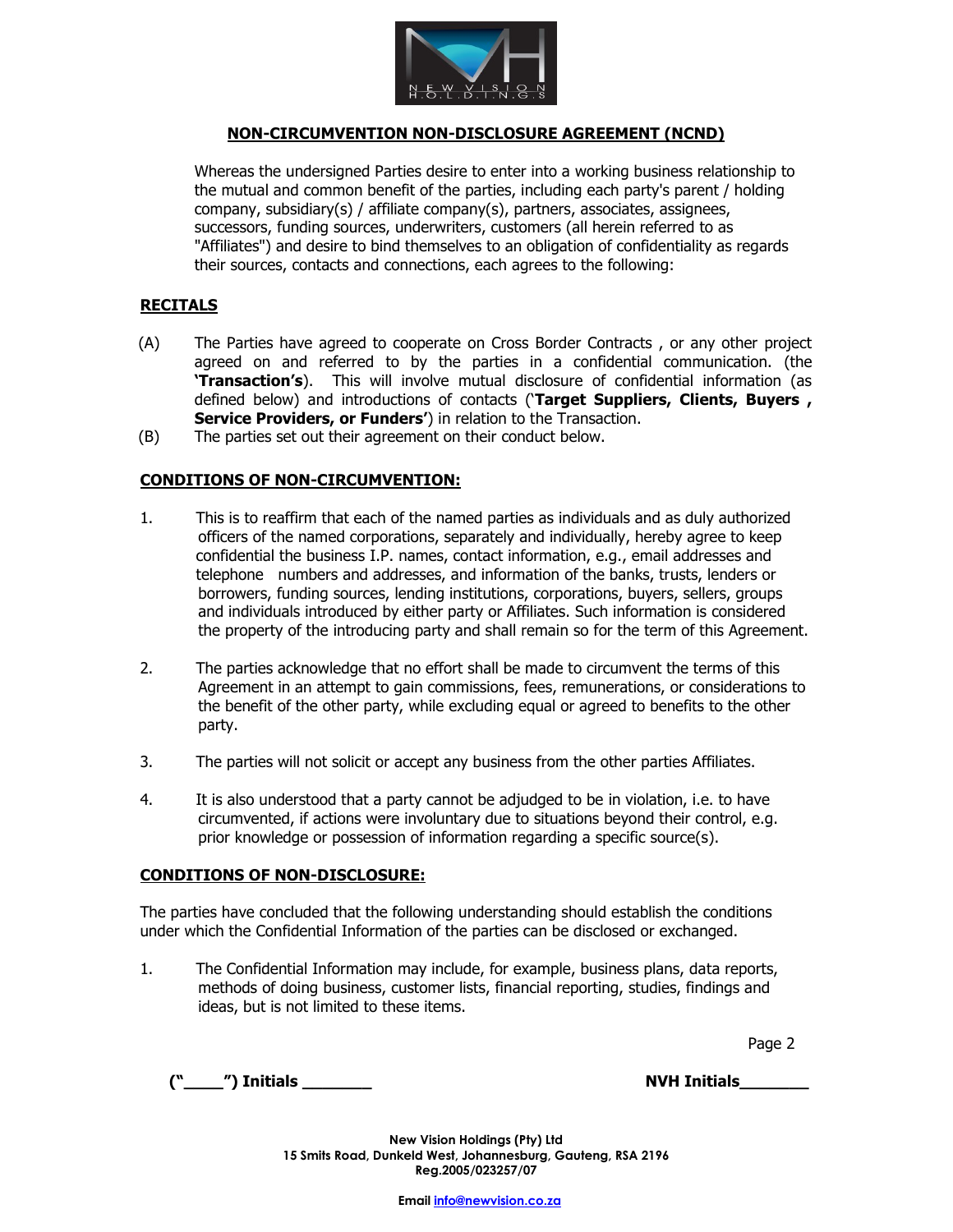

- 2. The parties intend to maintain the trade secret status of its respective Confidential Information.
- 3. The parties shall designate or mark the confidential nature of its Confidential Information as "Confidential" or in some other appropriate manner, so that the other party is aware that its receipt is governed by the terms of this Agreement.

In the event

 of verbal disclosures, each party shall promptly inform the other party if such disclosure is confidential. In addition, all program materials and vendor names are considered Confidential Information.

- 4. Each party shall exercise reasonable care to prevent disclosure of the party's Confidential Information to any third party. Internal dissemination of Confidential Information shall be limited to those employees whose duties justify their need to know such information and then only on the basis of a clear understanding by these employees of their obligation to maintain the trade secret status of such information and to restrict the use of such information solely to the use granted to the other party under this agreement.
- 5. The parties shall not use the Confidential Information disclosed by the other party under this Agreement for any purpose except for the evaluation of commercial business. Upon request by either party, the other shall return all Confidential Information.
- 6. Nothing hereinabove contained shall deprive either party of the right to use or disclose any information:
	- a) which is, at the time of disclosure, generally known to the trade or the public;
	- b) which becomes at a later date generally known to the trade or the public through no fault of either party and then only after said later date;
	- c) which is possessed by either party or is subsequently independently developed by either party, as can be demonstrated by written or other tangible evidence; or
	- d) which is disclosed to either party in good faith by a third party who has an independent right to such information.

#### **GENERAL CONDITIONS:**

- 1. This agreement shall be valid for five (5) years from the date shown below and shall apply to any and all transactions entertained by the parties hereto, including subsequent follow-up, repeat, extended or renegotiated transactions, as well as to the original transaction, regardless of the success of the project.
- 2. This Agreement is not valid unless signed and exchanged by the respective parties of this transaction.

Page 3 المستخدم المستخدم المستخدم المستخدم المستخدم المستخدم المستخدم المستخدم المستخدم المستخدم المستخدم المس

**("\_\_\_\_") Initials \_\_\_\_\_\_\_ NVH Initials\_\_\_\_\_\_\_**

**New Vision Holdings (Pty) Ltd 15 Smits Road, Dunkeld West, Johannesburg, Gauteng, RSA 2196 Reg.2005/023257/07**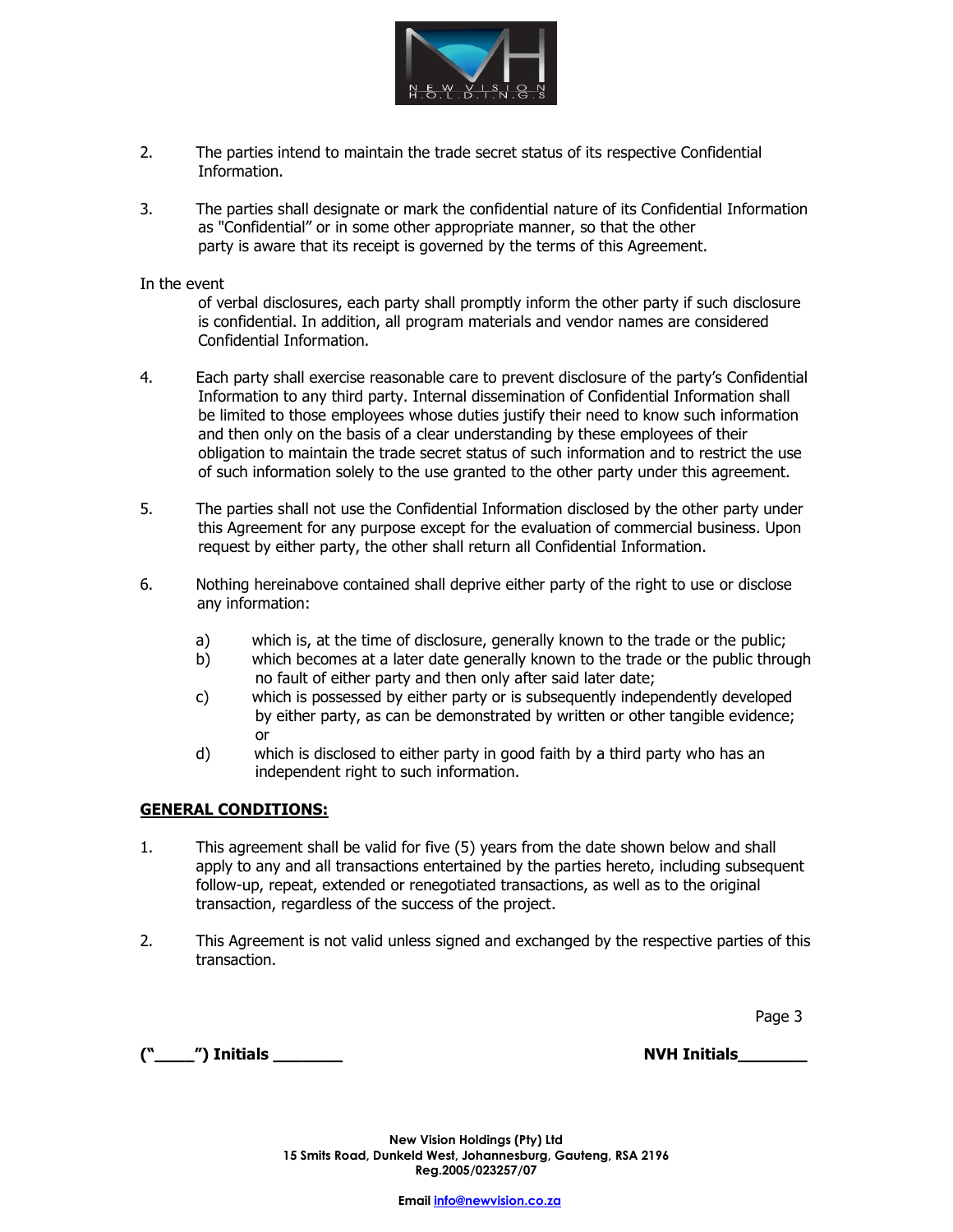

- 3. This document shall in no way be construed as being an Agreement of partnership in such a way that any of the individual parties to this Agreement shall have any claim against any separate dealings, ventures, or assets of any other party, nor shall any party be liable for any other party\'s commitments or liabilities in business or personal dealings or situations.
- 4. This Agreement shall be governed by the laws of and enforceable in South Africa. Any controversy or claim arising out of or relating to this Agreement, or breach thereof, and which is not settled between the parties and arbitration as provided under the laws of the location of the parties, with a non-exclusive choice of arbitration in Johannesburg under the Rules of the Court of International Arbitration and an exclusive choice of the laws of South Africa, and this clause is deemed transferred to any successor in title to the Client. Judgment upon the award rendered by the arbitrator may be entered in any court having jurisdiction thereof, plus any and all court costs, attorney fees and any other costs or charges reasonably necessary to adjudicate the controversy.
- 5. The Parties hereunder acknowledge that they have read this Agreement and by their initials and signature confirm that they have full and complete authority to execute this document for and in the name of the party for which they have given their signature.
- 6. The Parties agree that this Agreement is fair and reasonable and each party agrees to indemnify and hold the other harmless against any loss it suffers by reason of the breach of this Agreement.
- 7. The parties agree that facsimile / electronic copies of this agreement will be considered the same as originals.

Essentially, the spirit behind the Agreement is one of mutual trust and confidence and of the reliance upon each other to do what is fair and equitable.

This Agreement shall be effective on the date shown below and constitutes upon execution by the parties a legally binding agreement.

IN WITNESS WHEREOF, the Parties have caused this Non-Circumvention and Non-Disclosure

(NCND) Agreement to be executed on \_\_\_\_\_\_\_\_\_\_\_\_\_\_\_\_\_\_\_\_\_\_\_\_\_\_\_\_\_\_\_\_\_\_\_\_\_, 2018.

**Page 4 Page 4** *Page 4* 

**("\_\_\_\_") Initials \_\_\_\_\_\_\_ NVH Initials\_\_\_\_\_\_\_**